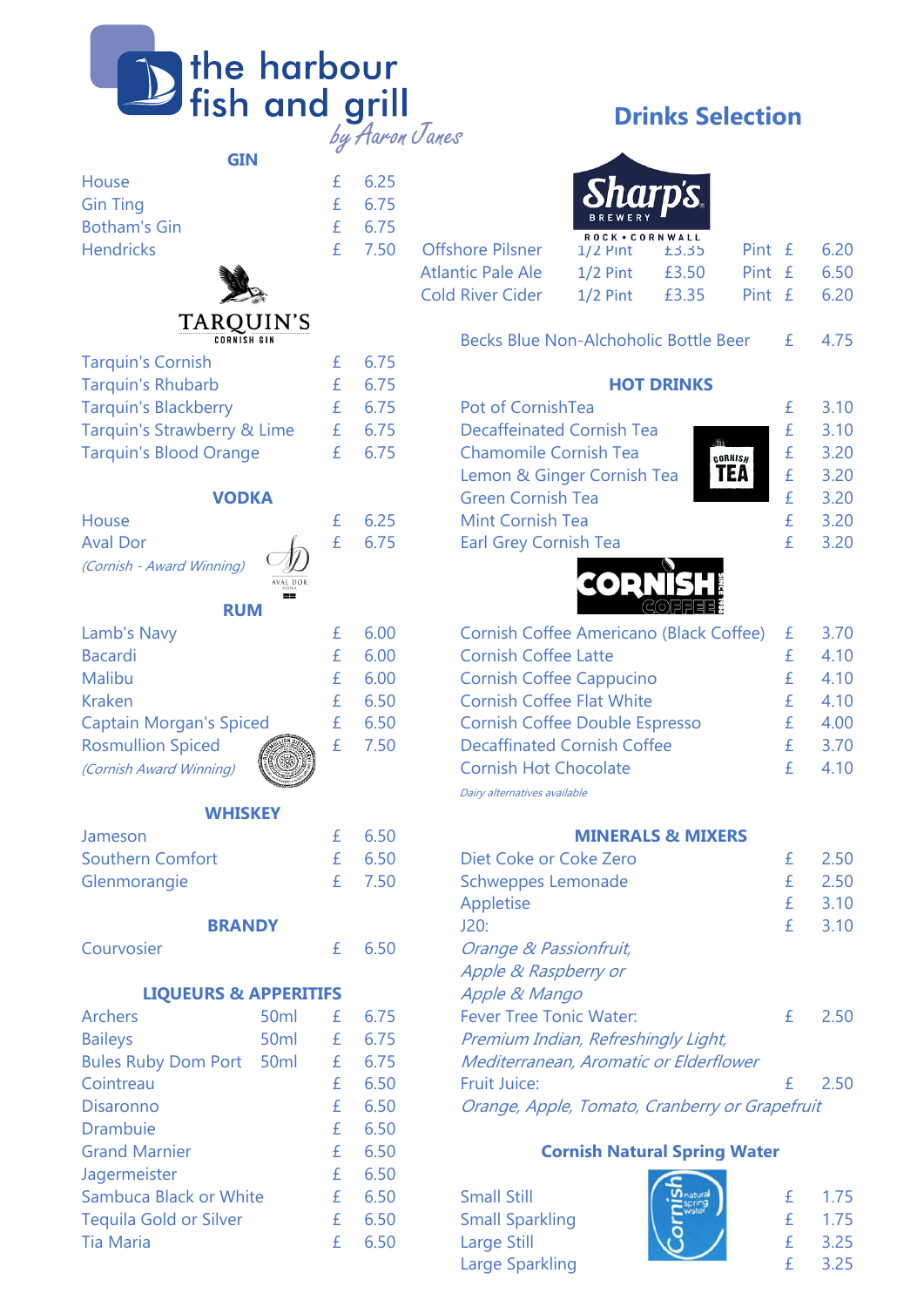## **Please turn over for our selection of liqueur coffees and cocktails**



# **Cocktails, Mocktails & Liqueur Coffees**

## **House Specials By the Glass £9.50**

| <b>Passion Fruit Martini</b> | Passionfruit, vodka and prosecco. Sweet, juicy and bubbly.                                  |
|------------------------------|---------------------------------------------------------------------------------------------|
| <b>Espresso Martini</b>      | Creamy indulgence, a beautiful mix of vodka, liqueur and espresso                           |
| <b>Pina Colada</b>           | A tropical blend of coconut, white rum and pineapple.                                       |
| <b>Strawberry Daiquiri</b>   | Rum, strawberries and lime. Fresh and zesty.                                                |
| <b>Aperol Spritz</b>         | Classic Italian cocktail with Prosecco.                                                     |
| <b>Cubra Libre</b>           | The ultimate long cocktail from Cuba. Rum. Coca-Cola and Lime.                              |
|                              | <b>Mocktails: £7.50 By the Glass</b>                                                        |
| <b>Crodino Spritz</b>        | Non-alchoholic Italian aperitif, served as a spritzer with oranges.                         |
| <b>Virgin Mojito</b>         | Fruity, minty fabulousness without the alcohol.                                             |
| <b>Pink Lemonade</b>         | Freshly prepared for you, a sparkling tangy taste sensation.                                |
|                              | <b>Premium Cocktails: £12.50 By the Glass</b>                                               |
| <b>Kir Royale</b>            | Prosecco & Crème De Cassis. A total classic.                                                |
| <b>WooWoo</b>                | Perfect party feeling drink, with vodka and peach schnapps.                                 |
| <b>Negroni</b>               | Italian favourite with Campari, Gin and oranges.                                            |
| <b>Sea Breeze</b>            | Classic sea Breeze cocktail with vodka, cranberry and grapefruit.                           |
|                              | <b>Liqueur Coffees: £13</b>                                                                 |
|                              | <b>Southern Comfort</b><br>Glenmorangie<br>Lamb's Navy Rum<br>Courvoisier<br><b>Baileys</b> |

Disaronno Drambuie Jamesons

Tia Maria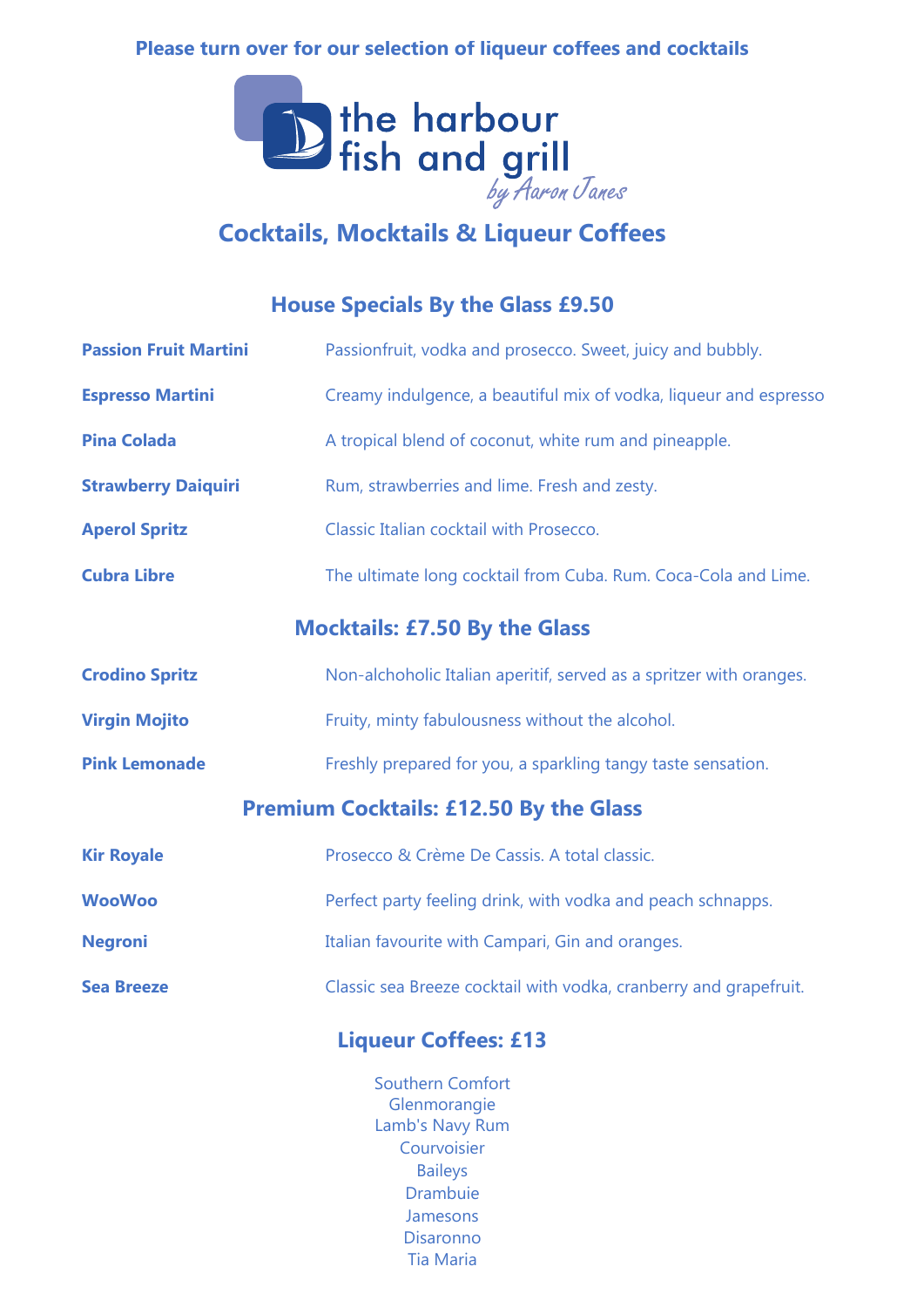

### **Wine List**

|                                                                                                                                                                                                                                                  |                | 175ml Glass: | 250ml Glass: |
|--------------------------------------------------------------------------------------------------------------------------------------------------------------------------------------------------------------------------------------------------|----------------|--------------|--------------|
| <b>White Wine</b>                                                                                                                                                                                                                                |                |              |              |
| Cape Dream Chenin Blanc                                                                                                                                                                                                                          | South Africa   | £8.00        | £11.00       |
| A fresh and succulent wine, off-dry with crisp stone fruit flavours and a hint of<br>tropical richness.                                                                                                                                          |                |              |              |
| Viña Cerrada Blanco D.O.Ca Rioja                                                                                                                                                                                                                 | Spain          | £8.00        | £11.00       |
| Light colour, delicate and clean on the palate. Very subtle hints of stone fruit with<br>a short finish. An easy drinking wine.                                                                                                                  |                |              |              |
| Chardonnay IGP Val de Loire Fildefere                                                                                                                                                                                                            | France         | £8.25        | £11.25       |
| A clean and refreshing apple nose and a well balanced acidity with a hint of<br>elderflower. A well received Chardonnay without the classic oaky finish.                                                                                         |                |              |              |
| Berricanto Pinot Grigio                                                                                                                                                                                                                          | Italy          | £8.75        | £11.75       |
| Brilliant in colour, intense ripe fruit aromas with slightly aromatic notes, gentle<br>and sapid in the mouth. Refreshing taste with an elegant finish.                                                                                          |                |              |              |
| Verdicchio Dei Castelli Di Jesi Doc<br>A fantastic well balanced crisp white wine. Harvested late to ensure richness and<br>concentration. This premium Italian wine has a floral aroma with almond and<br>citrus flowers.                       | Italy          | £9.35        | £12.75       |
| Turtle Bay Sauvignon Blanc                                                                                                                                                                                                                       | New Zealand    | £9.45        | £13.00       |
| This wine is fresh and vibrant with passion fruit, gooseberry and some melon<br>characters. It has a balanced intense depth of flavour and a crisp finish.                                                                                       |                |              |              |
| <b>Rosé Wine</b>                                                                                                                                                                                                                                 |                |              |              |
| Quinson Provence Rosé<br>A clean and refreshing apple nose and a well balanced acidity with a hint of<br>elderflower. Crisp, dry and delicate from the famous Cotes De Provence area in<br>France.                                               | France         | £8.75        | £11.75       |
| Knightor Carpe diem Rosé<br>A fabulous wine from a local vineyard. Fresh summer fruit and floral notes,<br>aromas of raspberry and strawberry. There is a slight oaky hint which marries<br>well with the fruity taste. Juicy with a dry finish. | South Cornwall | £9.35        | £12.75       |
| Monterey Bay                                                                                                                                                                                                                                     | California     | £9.35        | £12.75       |
| Quite the most delicious wine, a racy mix of watermelon and cherry with a<br>delectable sweetness.                                                                                                                                               |                |              |              |

*Please turn over for our selection of Red Wines, Sparkling Wines and Champagnes.*

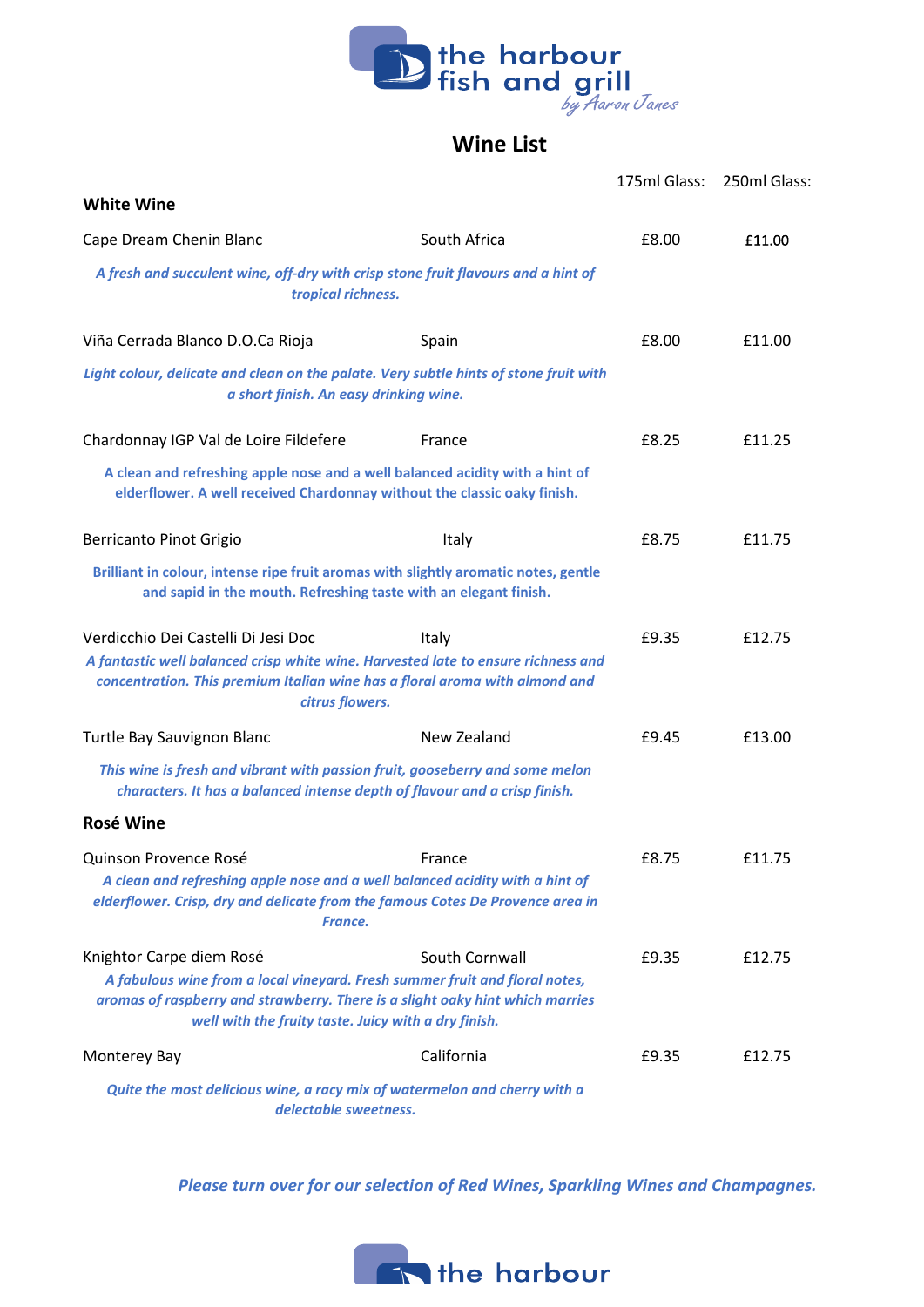# **L**<br>**Wine List**<br>Wine List

| <b>Red Wine</b>                                                                                                                                                                                                               |                | 175ml Glass:<br>£7.50 | 250ml Glass: |
|-------------------------------------------------------------------------------------------------------------------------------------------------------------------------------------------------------------------------------|----------------|-----------------------|--------------|
| Pinot Noir Vin de France<br>Trendy variety that has a youthful red colour. Tha palate is rich and mouth filling                                                                                                               | France         |                       | £10.50       |
| with th e red fruit aromas carrying through to the finish.                                                                                                                                                                    |                |                       |              |
| Viña Cerrada Tempranillo D. O. Ca Rioja<br>This wine is cherry red with brick red tones. The nose features espresso and<br>blackberries. Powerful characters of plum, oak and prunes finished with a salty<br>and woody note. | Spain          | £8.00                 | £11.00       |
| Amatore Rosso Verona                                                                                                                                                                                                          | Italy          | £8.50                 | £11.50       |
| Award winning, newly emerging blend. Smooth in style, supple and fresh. Over-<br>ripe fruit flavours with soft tannins and a long intriguing finish.                                                                          |                |                       |              |
| Tempus Two Silver Series Shiraz                                                                                                                                                                                               | Australia      | £8.00                 | £11.00       |
| Red berries with hints of white pepper and spice. Well integrated soft tannins<br>providing great length and finish.                                                                                                          |                |                       |              |
| <b>Illusion Malbec</b><br>Deep and intense red-violet colour, with aromas of red fruits, plums, black<br>cherries and forrest berries. Fresh and full, with sweet, juicy and ample tannins<br>and a very elegant finish.      | Argentina      | £8.75                 | £11.75       |
| <b>Sparkling</b>                                                                                                                                                                                                              |                | 20cl Bottle           |              |
| Zonin 1821 Prosecco BRUT                                                                                                                                                                                                      | Italy          | £12.50                |              |
| Attractively intense, very fruity and aromatic. This Sophisticated and dry wine has<br>notes of fresh citrus, white fruit and almonds. A well-balance and appealing<br>drink.                                                 |                |                       |              |
| Knightor BRUT                                                                                                                                                                                                                 | South Cornwall |                       |              |
| Pale lemon green in colour with a lively mousse that quickly settles to a steady<br>stream of fine bubbles. Aromas are wonderfully fresh, floral and fruity.<br>Dominated by elderflower, honeysuckle, pear and peach.        |                |                       |              |
| Champagne                                                                                                                                                                                                                     |                |                       |              |
| Lanson Black Label                                                                                                                                                                                                            | France         |                       |              |
| Loved Worldwide this champagne is balanced alliance of vitality and finesse.<br>Crafted from three grape varieties and aged for three years. Full of character with<br>a ripe fruit and citrus palate.                        |                |                       |              |
| <b>Bollinger Special Cuvée BRUT</b>                                                                                                                                                                                           | France         |                       |              |
| Iconic, exceptional, vibrant and ever-lasting. Widely regarded as one of the finest<br>non-vintage Champagnes of all. Produced with over 85% of grand premier crus<br>from the champagne region.                              |                |                       |              |
| Champagne Pol Roger Blanc de Blancs 2013                                                                                                                                                                                      | France         |                       |              |
| Exclusively made in limited quantities and aged for six years. Immediately<br>captivating with an enticing pale golden colour and a persistent thread of fine<br>bubbles.                                                     |                |                       |              |
| All of our wines by the glass are available in the smaller 125ml serving, please ask your se                                                                                                                                  |                |                       |              |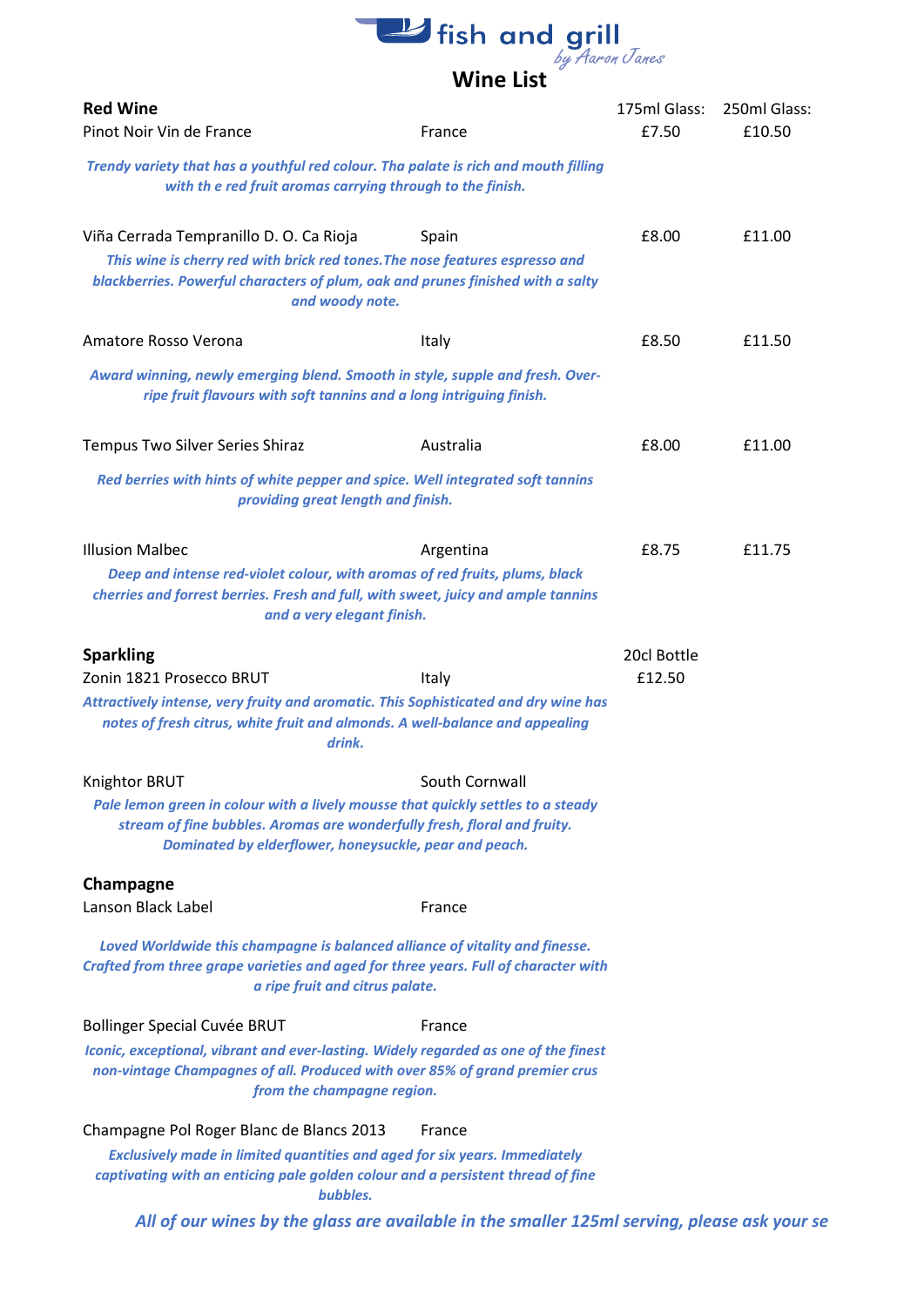| Bottle: |  |  |  |
|---------|--|--|--|
| £29.00  |  |  |  |
|         |  |  |  |
| £29.00  |  |  |  |
|         |  |  |  |
| £30.00  |  |  |  |
|         |  |  |  |
|         |  |  |  |
| £32.00  |  |  |  |
|         |  |  |  |
|         |  |  |  |
| £34.00  |  |  |  |
|         |  |  |  |
| £36.00  |  |  |  |
|         |  |  |  |
|         |  |  |  |
| £32.00  |  |  |  |
|         |  |  |  |
|         |  |  |  |
| £34.00  |  |  |  |
|         |  |  |  |
| £34.00  |  |  |  |